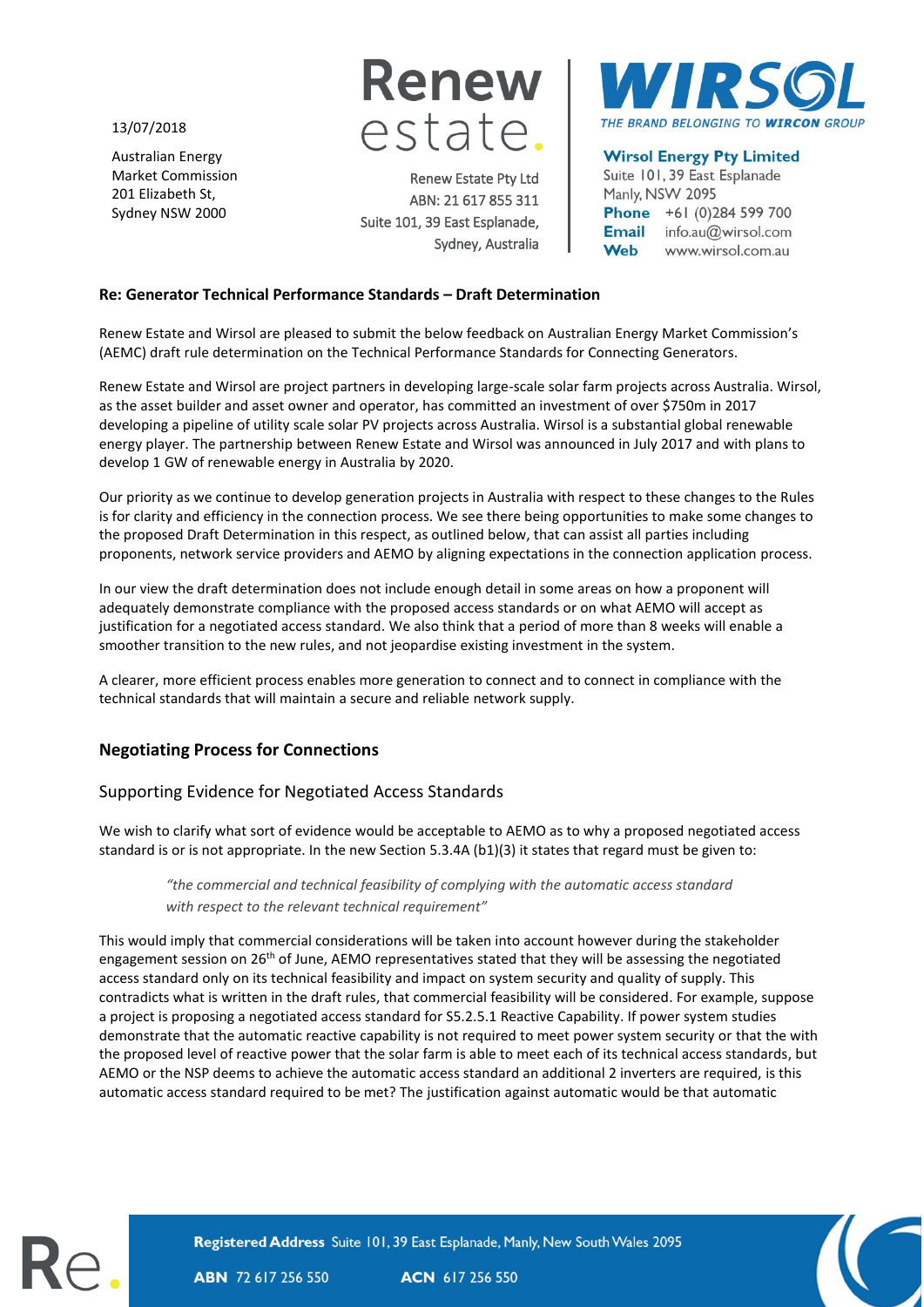increases the project budget by \$600,000. This would reduce the return on the project and could make the project not financially viable. This is a high-level example, but we are unclear as to whether this is something that would be accepted by AEMO as a valid evidence for why the automatic access standard is not required.

An example of our concerns would be that generators are being asked to fill the reactive power capability gap that previously fell to the responsibility of NSPs. The decision of whether to approve a set of GPS or not should be based only on the current committed generation, the "shallow" generator connection framework. It should not be based on an assumption of further generators connecting in the future or NSP planning decisions.

Assessment of the capability of generators to meet the existing technical standards should not be used by AEMO or the NSP as an opportunity to ensure the "future proofing" of the network.

## NSP / AEMO GPS Review Process

There is also a concern from a proponent point of view that the NSP and AEMO review steps are not being undertaken in parallel as intended by the Rules due to the interpretation of the clause 5.3.4A(d). This clause states that the NSP must consult "as soon as practicable" with AEMO on AEMO advisory matters.

In practice there is often a significant delay between submission of a complete set of GPS to an NSP and the NSP passing that on to AEMO for their review. This means that the review process which should take 30 business days, with the 20 business days for AEMO review happening concurrently (provided the GPS is complete), is in fact taking closer to 50 business days (and normally much longer) with the two processes running in series.

It's key that these processes run in parallel to receive review comments/feedback on the GPS at the same time so that this can all be incorporated together if the GPS requires revision. AEMO and the NSP have different focuses in their reviews and will often have different review comments. The current practice where AEMO and the NSP reviews the GPS submission in a serial manner is inefficient for all parties and often leads to several rounds of rework.

Renew Estate requests that the wording of 5.3.4A(c) is changed from "Consult with AEMO as soon as practicable in relation to AEMO advisory matters" to "Consult with AEMO within 5 business days in relation to AEMO advisory matters" to clarify this obligation of the NSP to pass on a set of negotiated GPS to AEMO if it is complete.

### **Reactive Power Control**

The change to the access standard in clause S5.2.5.13(b)(2A) means that to meet the automatic requirements the plant must have the capability to operate in all control modes (voltage, reactive power and power factor) and the ability to switch between them.

This requirement introduces a significantly higher number of studies that need to be performed, with most studies needing to be repeated for different modes of control and setpoints. This multiplies the quantity of compliance studies by 3 at least. If there are other generators nearby which also have the ability to operate in different modes and switch between them then these permutations would also need to be considered. This quickly multiplies into an unreasonably high modelling burden. Renew Estate would take the view that this automatic access standard is unreasonable and not practical to demonstrate.

In practice the NSP specifies the control mode which the generator must operate. The NSP should advise the generator at the time of the connection enquiry the operating mode and the generator should then demonstrate compliance with that operating mode. At the same time the Releasable User Guide should be updated to require the operating mode to be specified so that any nearby generators should have their operating modes available. For existing generators who have released their Releasable User Guide then AEMO should publish the operating mode on their website.



Registered Address Suite 101, 39 East Esplanade, Manly, New South Wales 2095

**ABN** 72 617 256 550

ACN 617 256 550